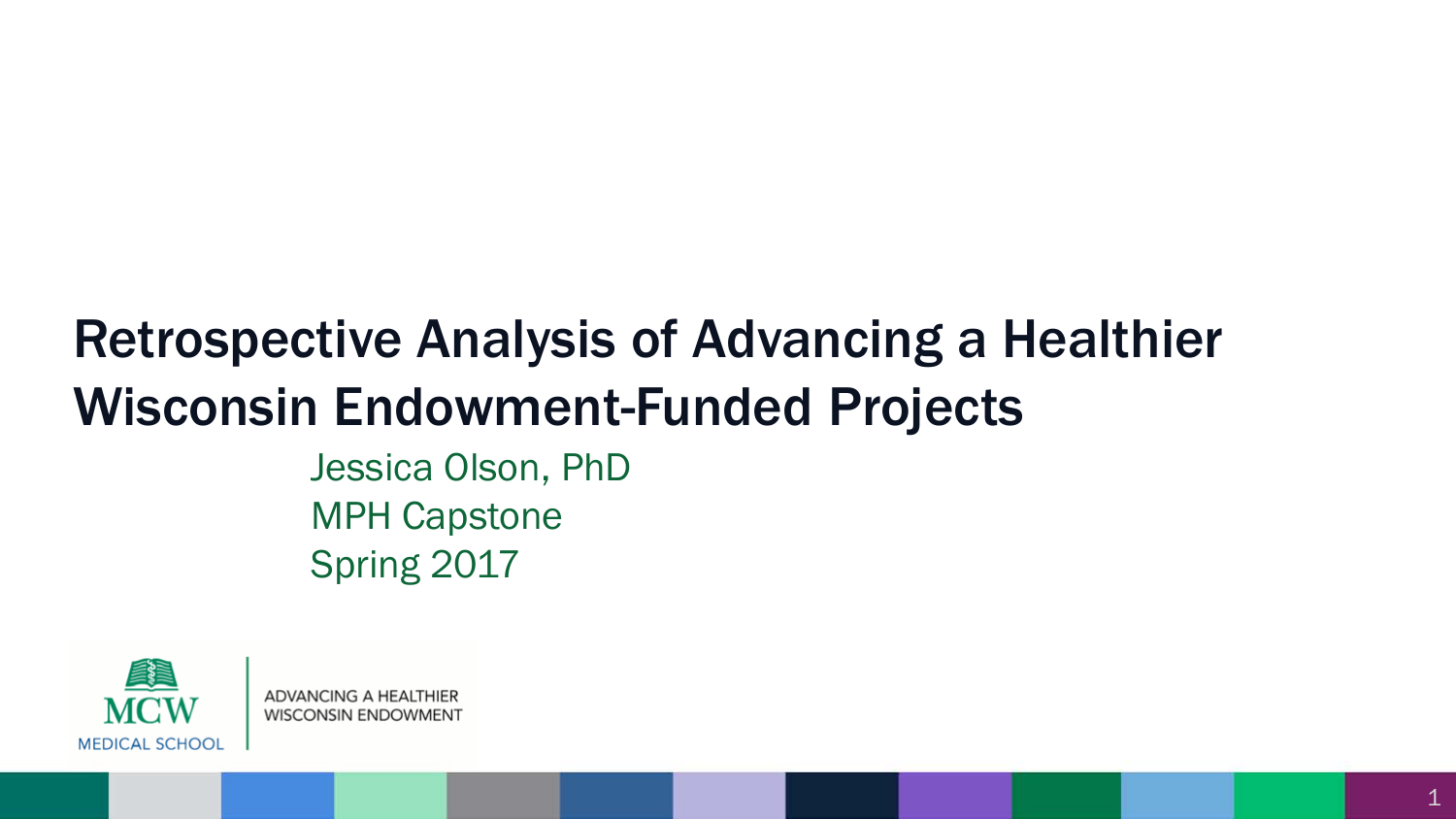# **Outline**

- Background
- Purpose
- Literature Review
- Methodology
- Results
- Discussion
- Limitations
- Conclusions

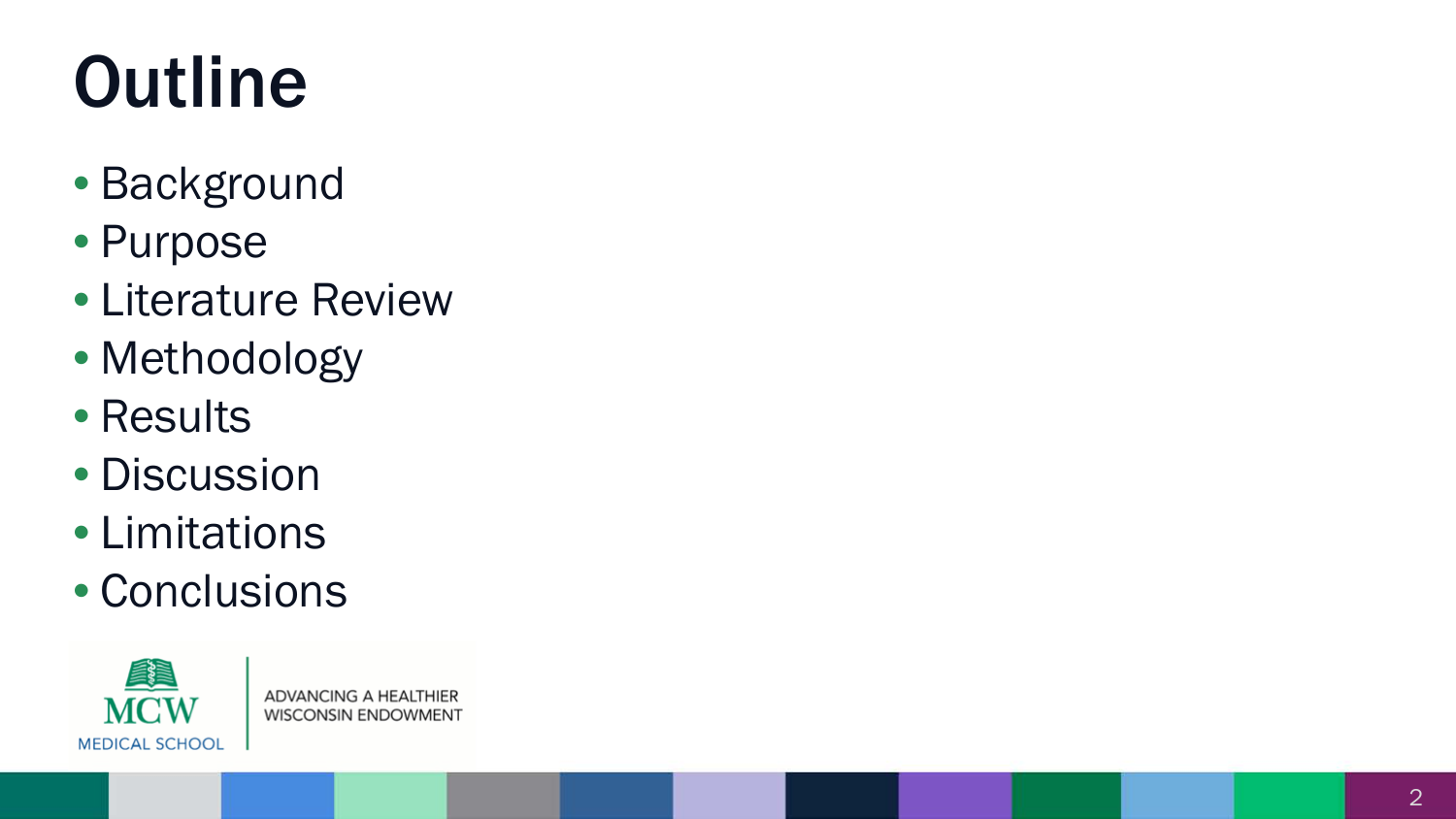# AHW: Background

- •Blue Cross/Blue Shield United of Wisconsin Conversion
- •Over 300 research, education and community-based initiatives funded since 2004
- No methodology created to communicate the cumulative impact of these projects

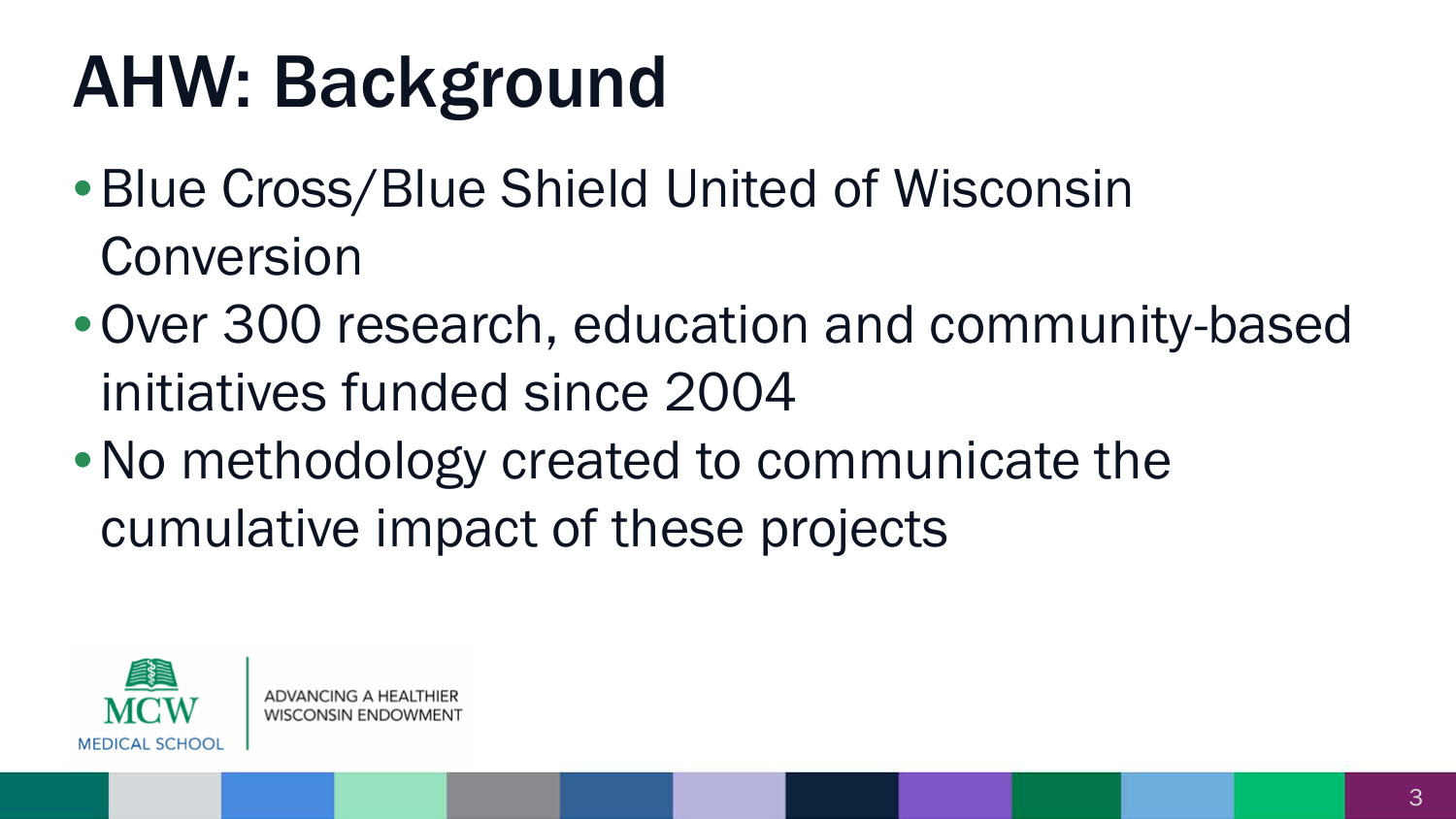# AHW: Background

| <b>Funding Component</b> | <b>Definition</b>                                                       | <b>Example Projects</b>                                                                                    |  |
|--------------------------|-------------------------------------------------------------------------|------------------------------------------------------------------------------------------------------------|--|
| <b>REP</b>               |                                                                         |                                                                                                            |  |
| <b>Strategic</b>         | Advance long-term change in research and education                      | Major cardiovascular, cancer, or other health<br>project investment                                        |  |
| <b>Responsive</b>        | Test new approaches through pilot projects in<br>research and education | Basic, clinical, or population sciences<br>approaches                                                      |  |
| <b>Capacity Building</b> | Enhance collaboration and dissemination                                 | Conversations with Scientists program                                                                      |  |
| <b>HWPP</b>              |                                                                         |                                                                                                            |  |
| <b>Strategic</b>         | Improve health through targeted community health<br>investment          | Targeted health priorities: currently<br>behavioral health                                                 |  |
| <b>Responsive</b>        | Change systems to influence key determinants of<br>health               | Grassroots policy, environmental or systems<br>changes that address key determinants<br>influencing health |  |
| <b>Capacity Building</b> | Ignite momentum for health improvement<br>changemaking                  | Strengthening community capacity and<br>enhancing leadership abilities                                     |  |

#### **Table 1: Broad Scope of AHW-Funded Research**

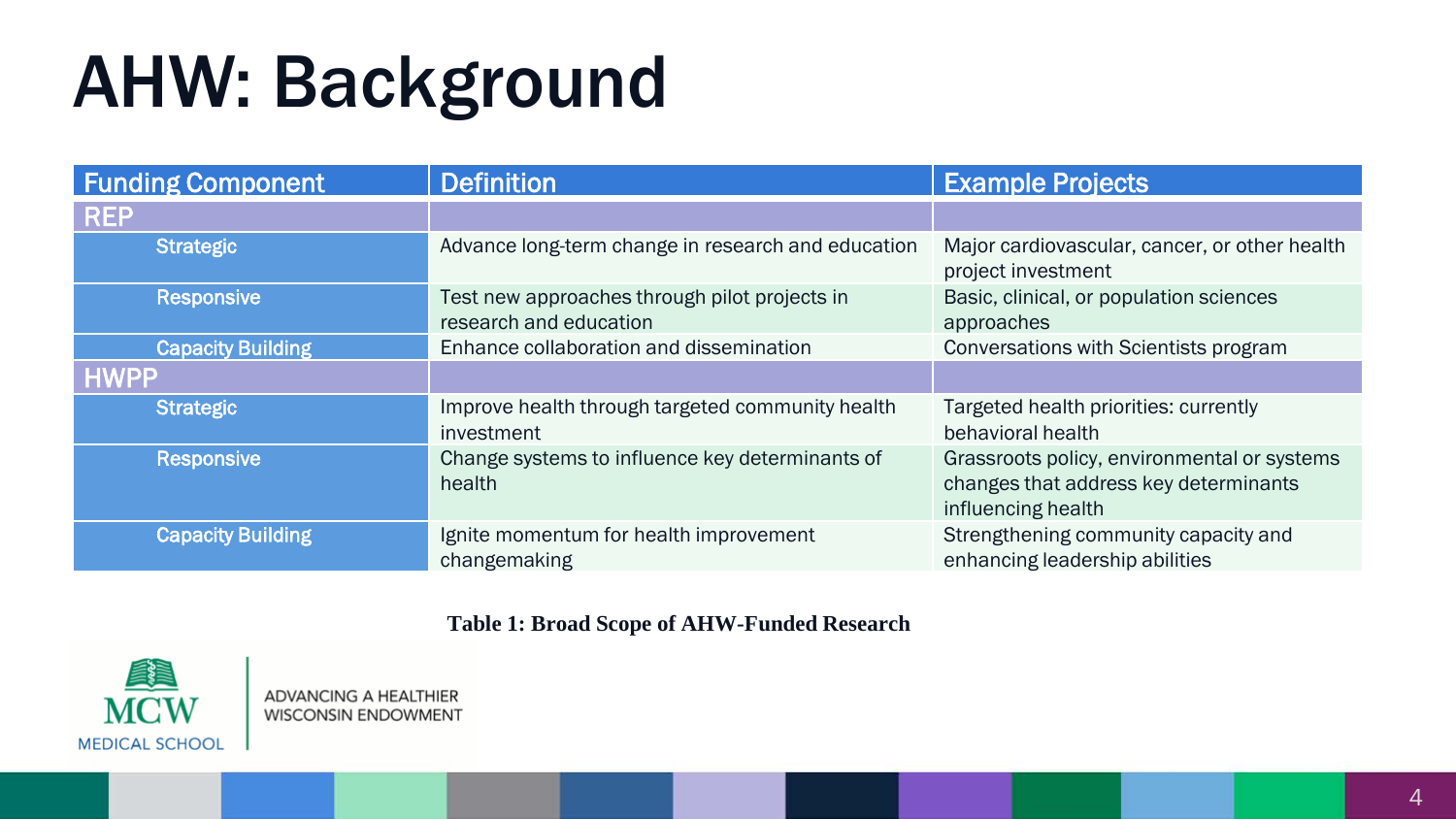# Purpose

- Many evaluative tools exist but none that are suitable to an organization as broad in scope as AHW
- •Hypothesis:
	- *A mixed method approach can be used to inform a quantitative calculation that defines the long-term impact of AHW funding and effectively communicates the comprehensive, transformative value of AHW investments.*

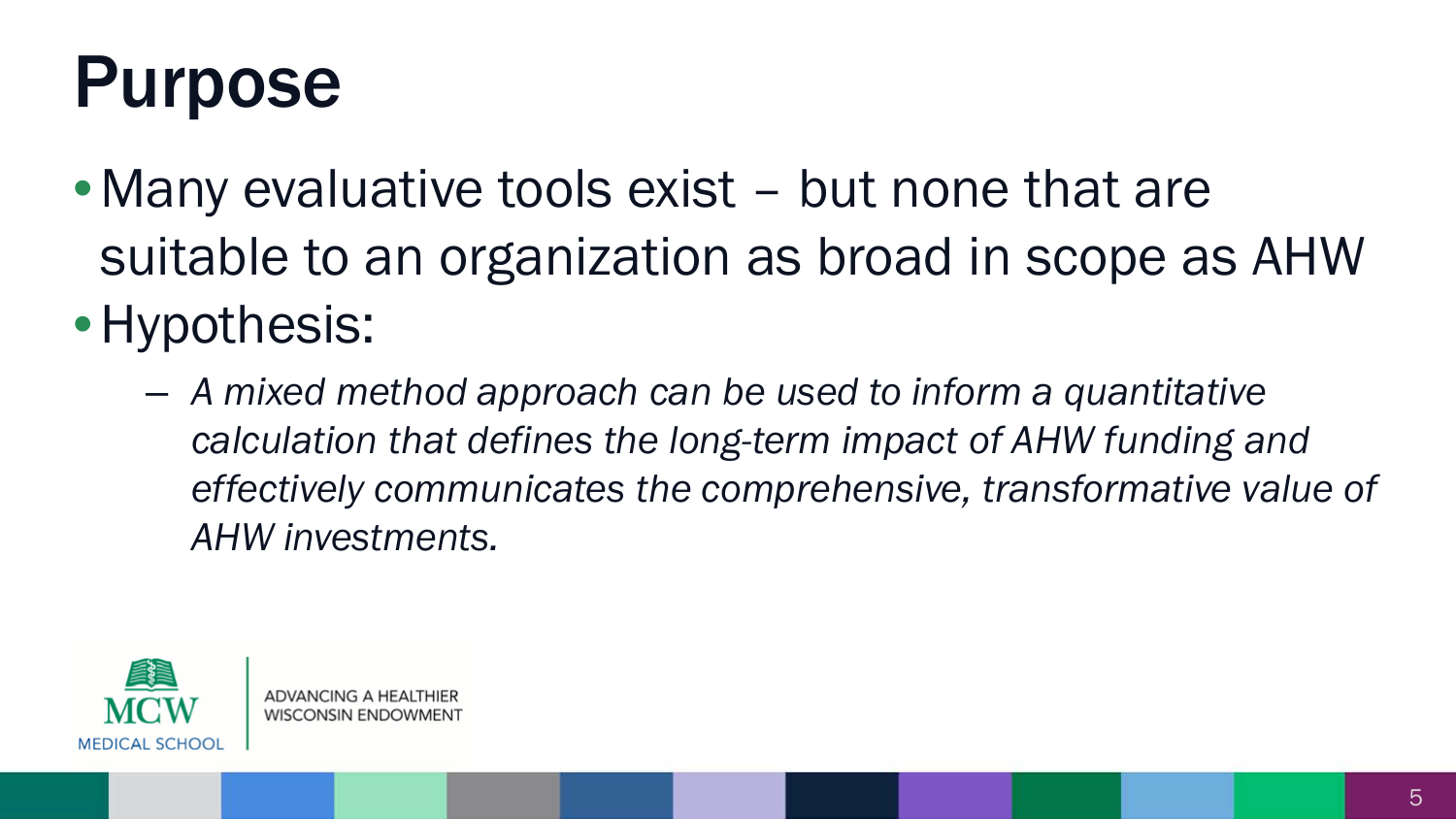# Literature Review: Evaluation Design

- CDC general framework
	- Highlights importance of stakeholder engagement
- AEA Evaluating Outcomes of Publicly-Funded Research, Technology and Development Programs
	- Highlights challenges and emphasizes need for a mixed methods approach



Figure 1: CDC Evaluation Framework

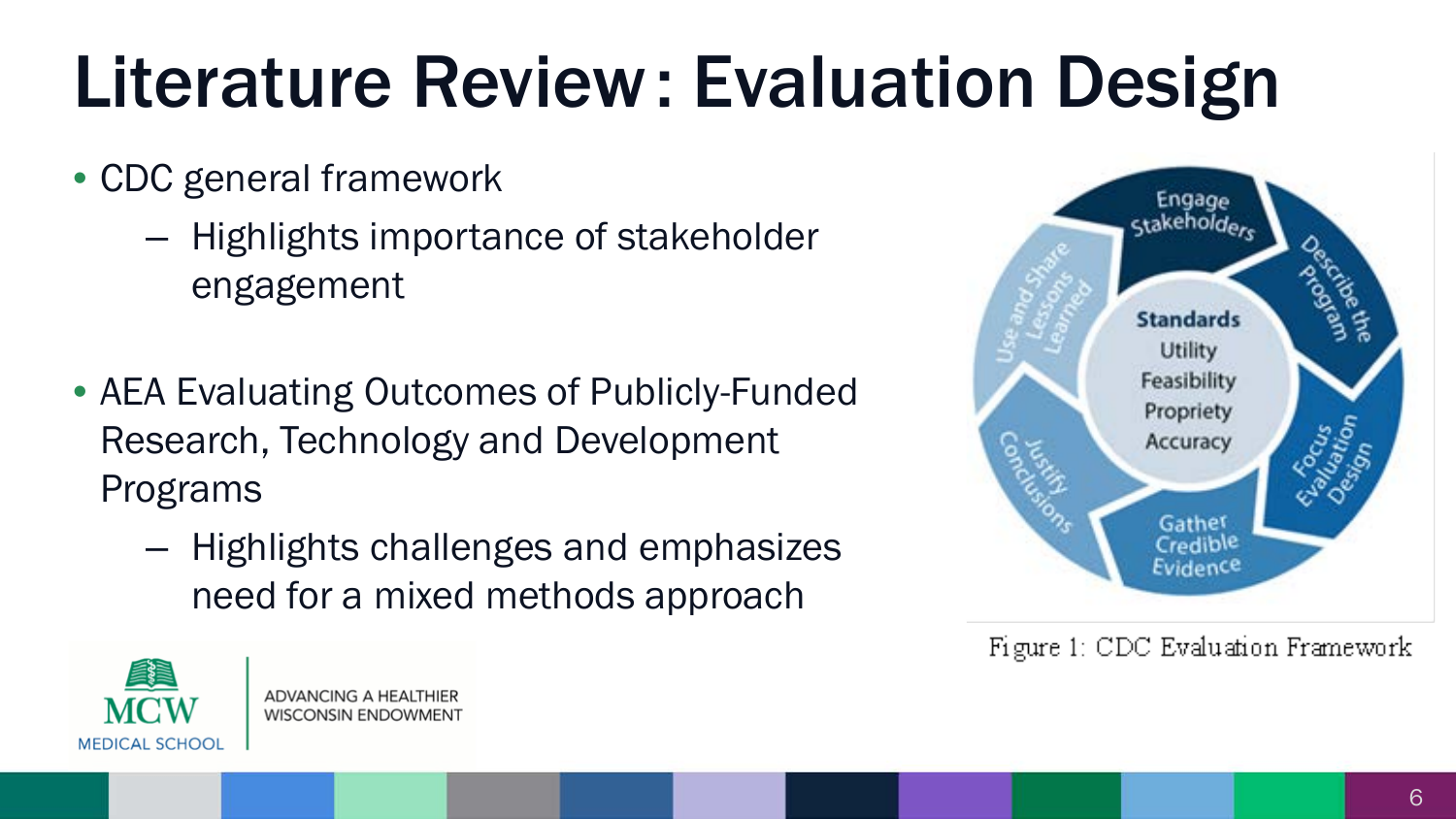### Literature Review: Social Return on Investment (SROI)

- Roberts Enterprise Development Fund
	- SROI accomplished through four steps:
		- True Cost Accounting Analysis: Can be found in budget queries in AHW's internal databases (Pearl/FileMaker Pro/Progress Reports)
		- Capital Structure Issues and Analysis for Social Purpose and Enterprise: Can be found in annual and progress reports
		- Social Outcome Analysis and Summary: Can be created by compiling a qualitatively coded library
		- SROI Portfolio Analysis: Completed with interviews to supplement data collected

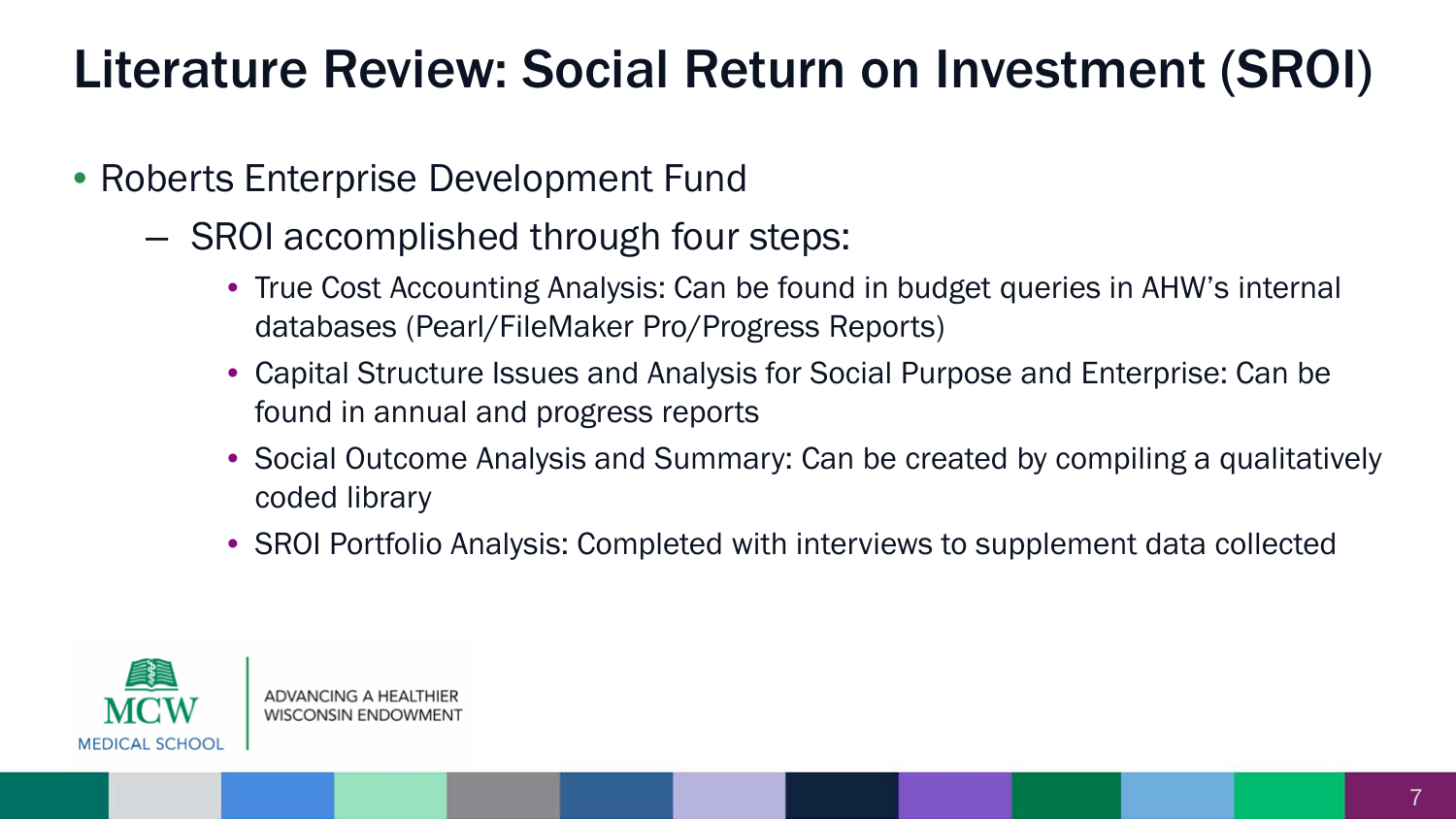## Literature Review: Social Return on Investment (SROI)

### • Sawhill and Williamson

- Family of Measures to Encompass Breadth of Values:
	- Impact Measures
		- Measure progress toward the mission, vision and long-term objectives that drive organizational focus
	- Activity Measures
		- Measure progress toward goals, strategies, and program implementation that drives organizational behavior
	- Capacity Measures
		- Measure progress at all levels of the organization, thereby enabling it to get things done

### • Adapted for AHW use (next slide)

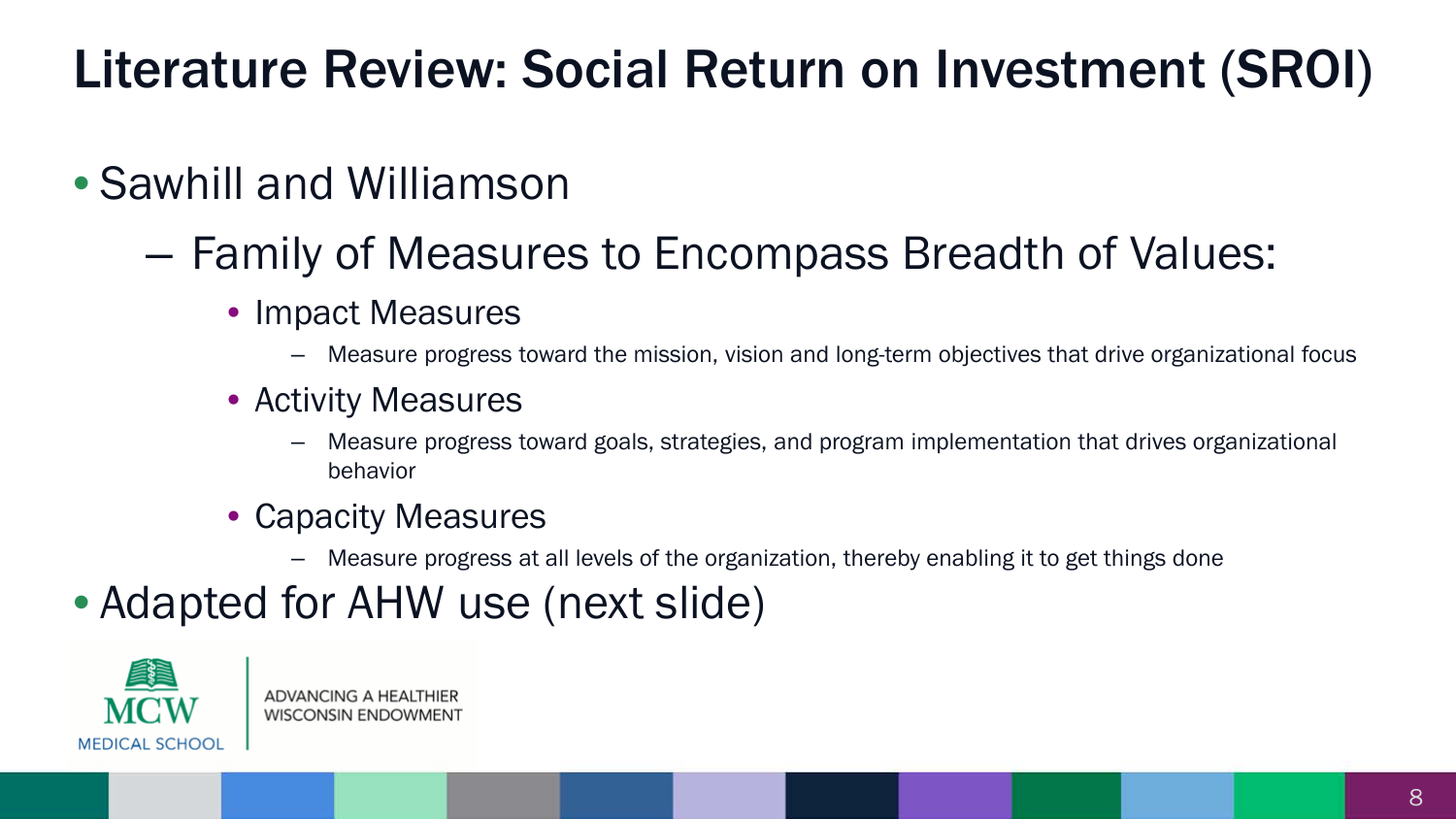### Literature Review: Social Return on Investment (SROI)

|                                     | <b>Capacity Building</b>                                                                            | Impact                                                                                                                                                                                        | Leveraging                                                                                  |
|-------------------------------------|-----------------------------------------------------------------------------------------------------|-----------------------------------------------------------------------------------------------------------------------------------------------------------------------------------------------|---------------------------------------------------------------------------------------------|
| ٠<br>٠<br>٠                         | Workforce Development<br>New Tools, Devices,<br>Methods<br>Partnership and Coalition<br>Development | New Therapies and<br>٠<br><b>Enhanced Treatments</b><br>Measureable Health<br>Outcomes<br>Policy and System Change<br>٠<br>New Knowledge<br>٠<br>Translation and<br>۰<br><b>Dissemination</b> | <b>Additional Resources</b><br>٠<br>Monetary<br>٠<br>Non-Monetary<br>٠<br>Cost Savings<br>٠ |
|                                     |                                                                                                     |                                                                                                                                                                                               |                                                                                             |
|                                     |                                                                                                     |                                                                                                                                                                                               |                                                                                             |
|                                     | <b>Funding Period</b>                                                                               |                                                                                                                                                                                               | <b>Transformational Impact</b>                                                              |
| <b>MCW</b><br><b>MEDICAL SCHOOL</b> | <b>ADVANCING A HEALTHIER</b><br><b>WISCONSIN ENDOWMENT</b>                                          |                                                                                                                                                                                               | Figure 2: AHW Transformative Value Framework                                                |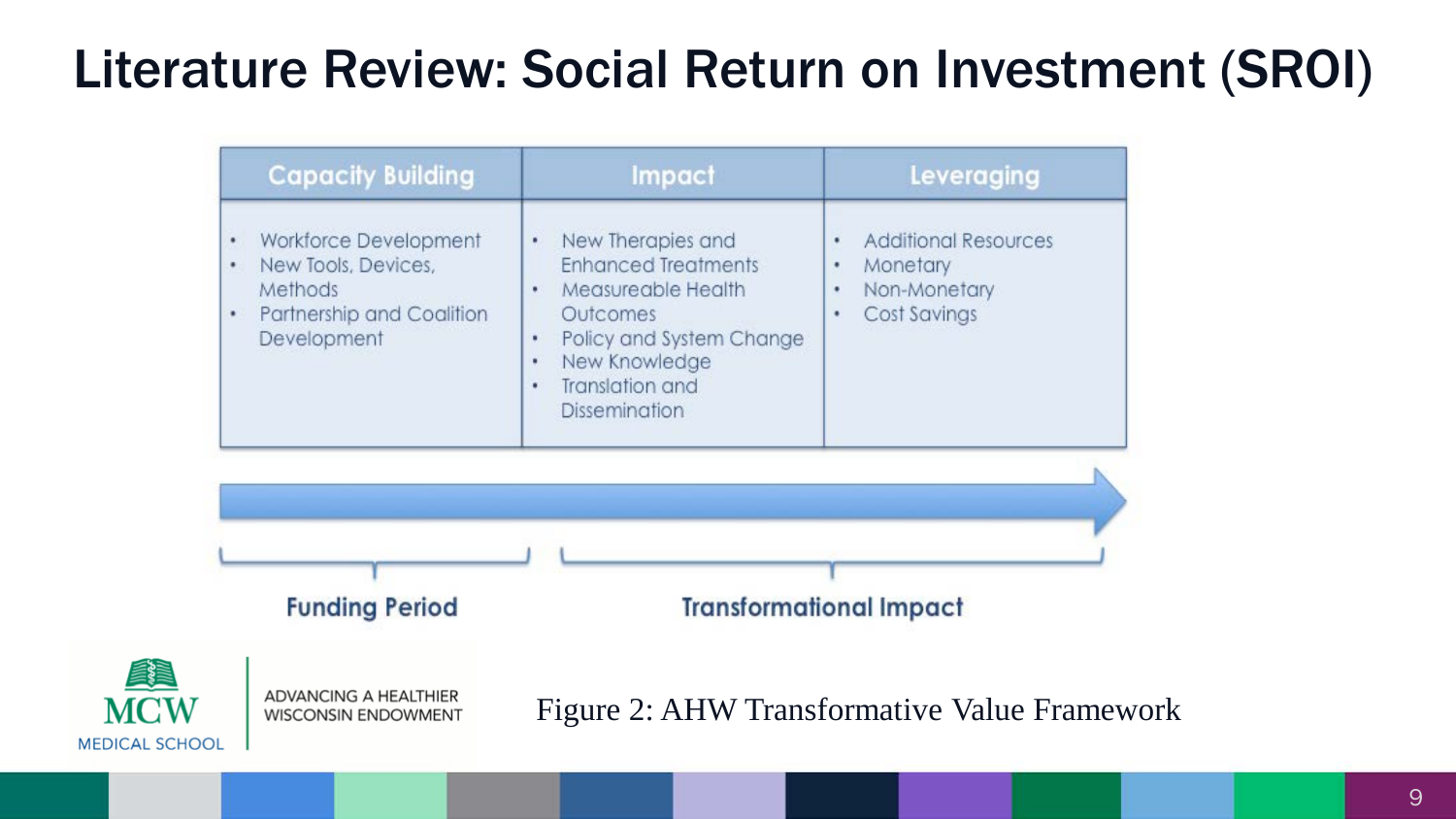### Literature Review: Attribution and Contribution Analysis

#### • Attribution Analyses

- Used to determine "if and how much of an observed outcome/impact was caused by the program."
- Contribution Analysis
	- "Helps isolate the signal associated with the program in question…[acknowledging] multiple lines of funding, and often multiple funders [that] engage in parallel programmatic activity."

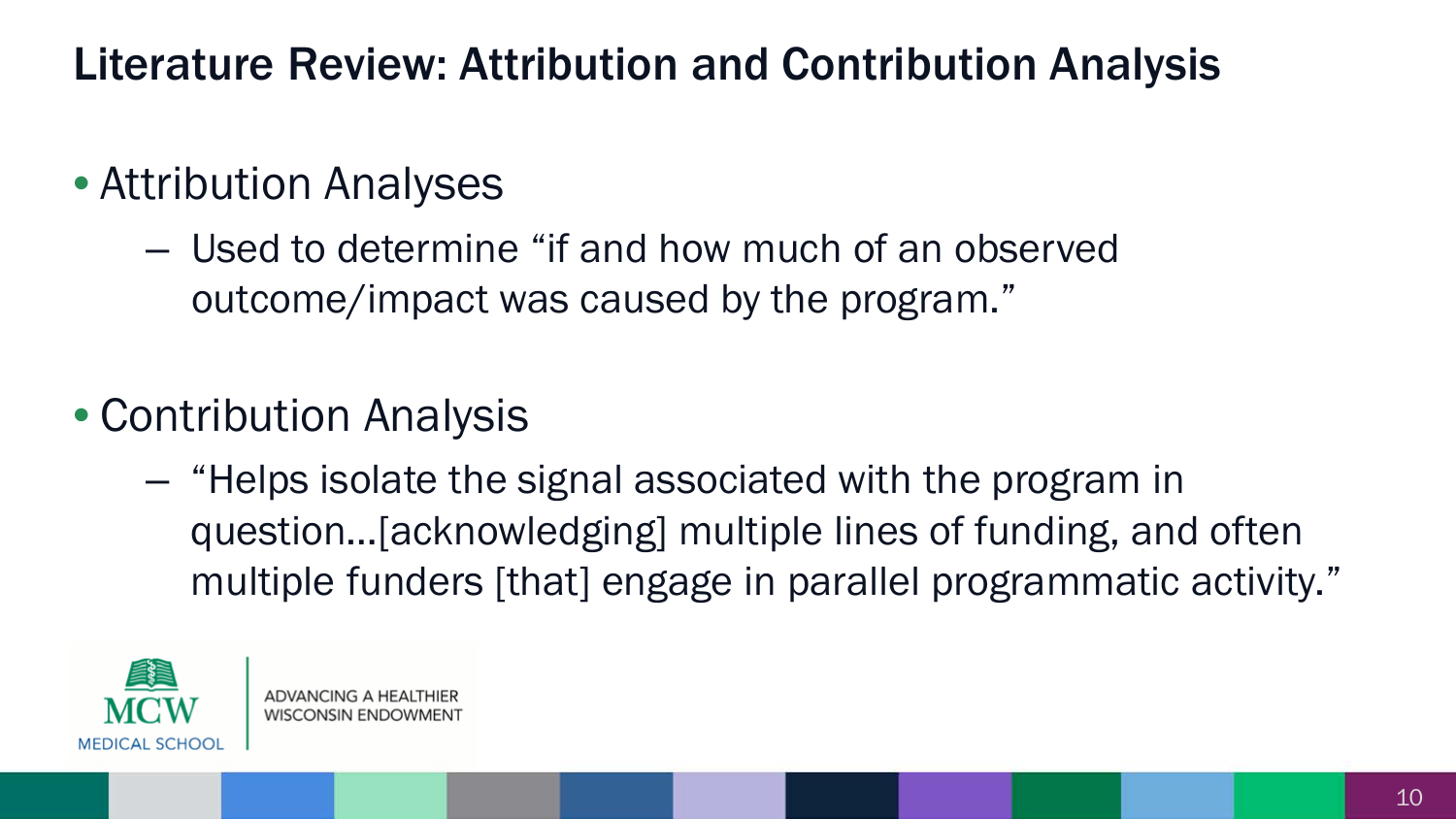# Literature Review: Mixed Method Approaches

- Guthrie, "Measuring research: A guide to research evaluation frameworks and tools" – Recommends:
	- Document Review: used as a first step to identify and synthesize what is currently known.
	- Interviews: give data missing from the document review that is needed to properly analyze social return on investment.

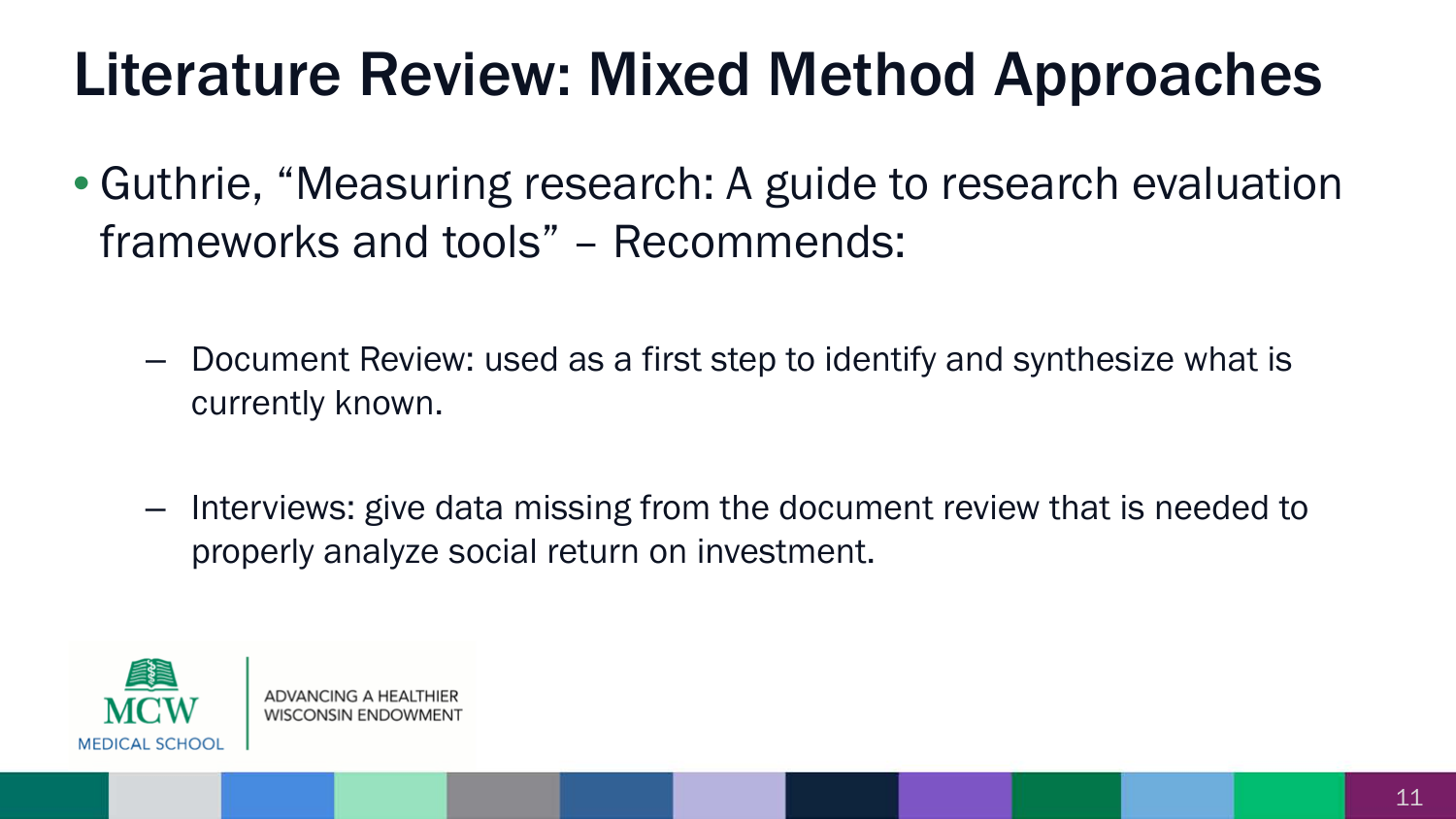#### Methods: Preliminary Interviews with Key Stakeholders

- Stakeholders determine the definition of "Value"
- Leadership, Staff and Funded Academic PIs were asked:

| <b>Internal Stakeholders</b> | <b>External Stakeholders</b>                 |
|------------------------------|----------------------------------------------|
| Leadership Team              | <b>Funded Academic Partners/PIs</b>          |
| <b>Staff Members</b>         | <b>Funded Community Partners</b>             |
| <b>Faculty Members</b>       | Those directly affect by AHW-funded projects |
| <b>Governing Bodies</b>      | Population of Wisconsin                      |

Table 2: AHW Internal and External Stakeholders

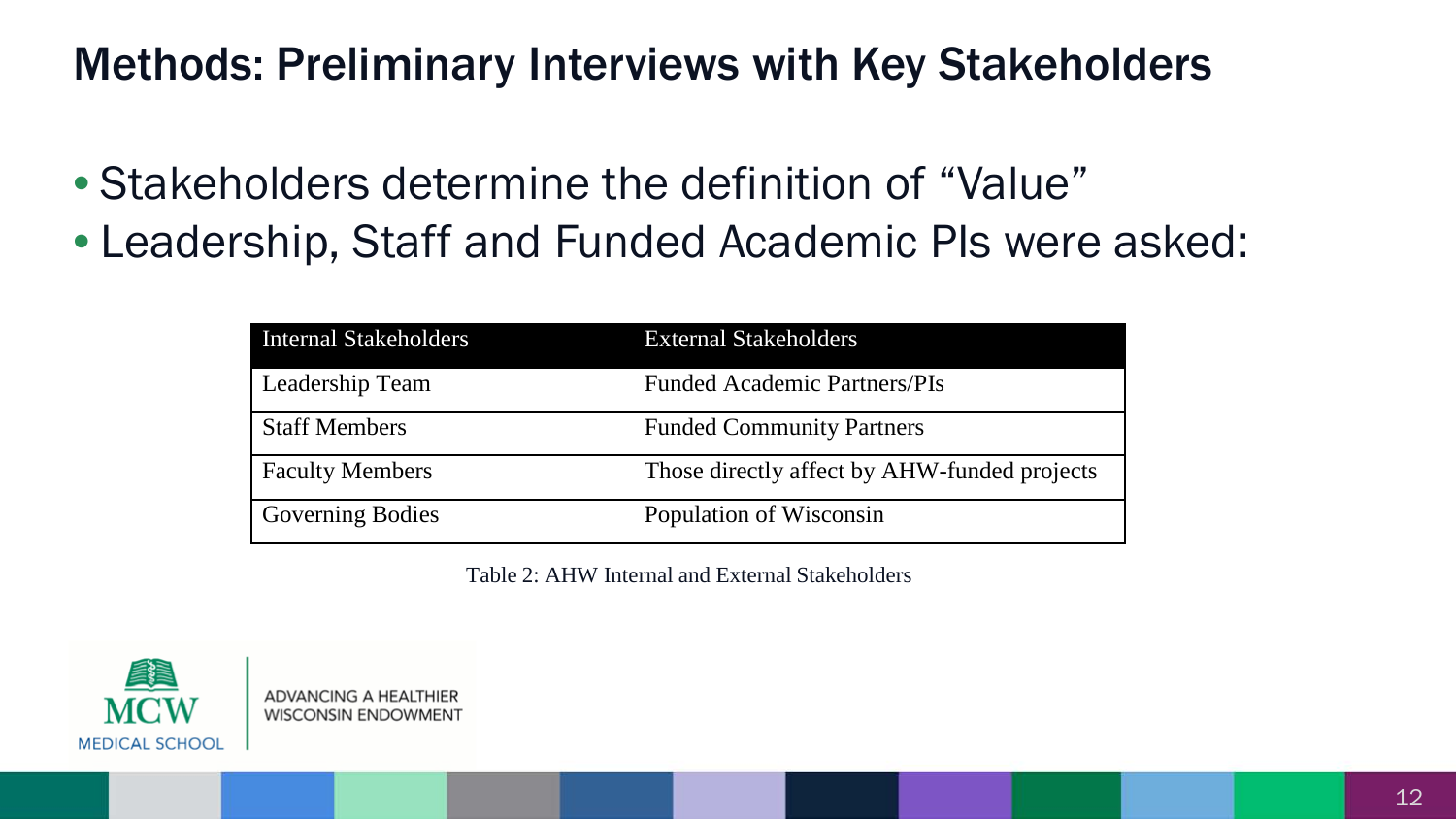### Methods: Assessment of AHW Documents

- Cohort of uniform documentation of AHW-funded projects was needed
- Most recent progress report/progress summary for each completed project was used
	- Contained comparable summaries, investment tools, and information about achievement
	- Determined to be an accurate representation of the major achievements of each project

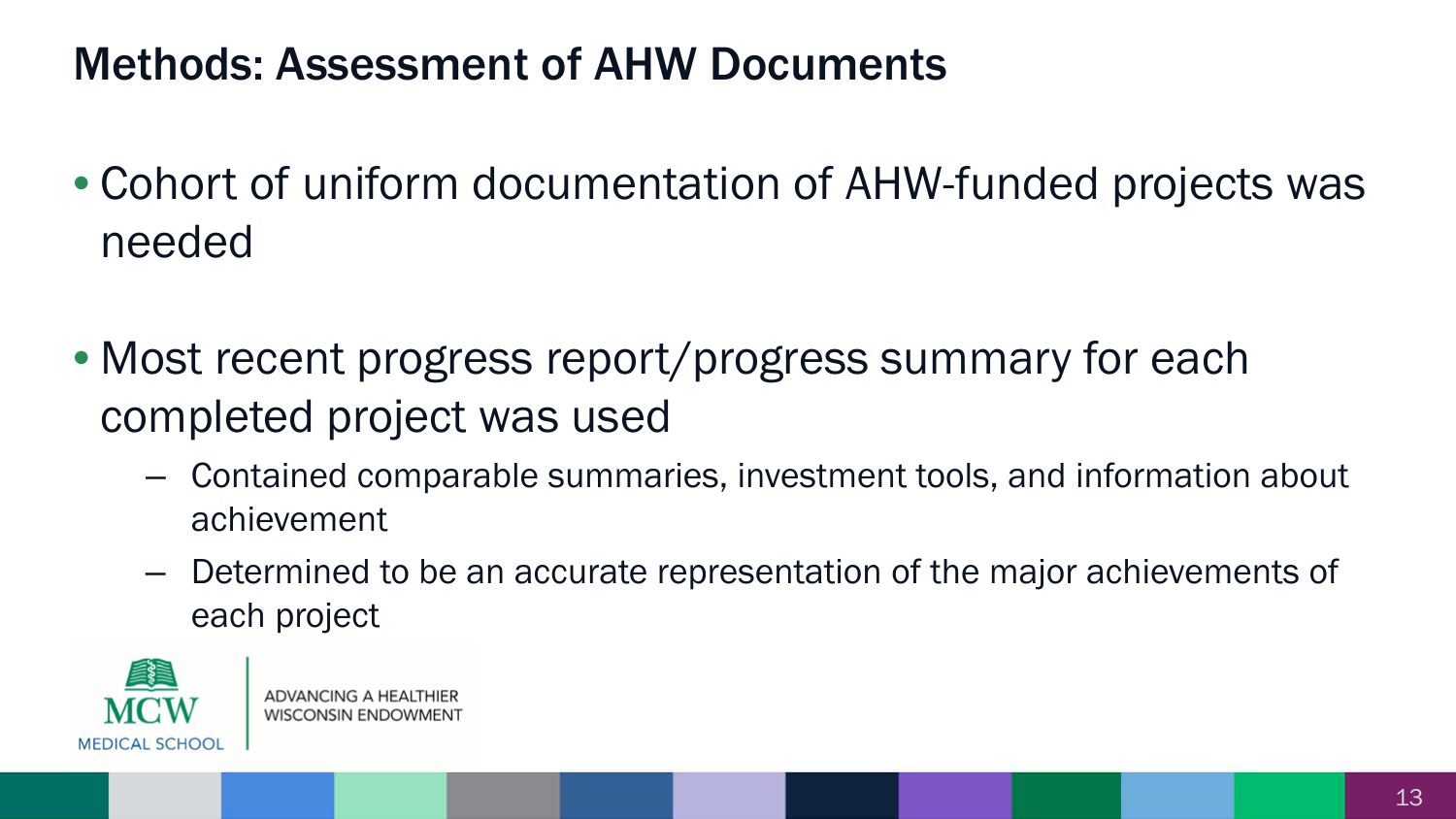### Methods: Coding Analysis

**MEDICAL SCHOO** 

• ATLAS.ti used to code 286 project documents according to the AHW Transformative Value Framework

| Workforce Development<br>New Therapies and<br>٠<br>٠<br>٠<br><b>Enhanced Treatments</b><br>New Tools, Devices,<br>Monetary<br>٠<br>٠<br>Methods<br>Measureable Health<br>$\bullet$ :<br>٠<br>Partnership and Coalition<br><b>Outcomes</b><br>٠<br>٠<br>Development<br>Policy and System Change<br>٠<br>New Knowledge<br>٠<br>Translation and<br>۰<br><b>Dissemination</b> | <b>Additional Resources</b><br>Non-Monetary<br>Cost Savings |
|---------------------------------------------------------------------------------------------------------------------------------------------------------------------------------------------------------------------------------------------------------------------------------------------------------------------------------------------------------------------------|-------------------------------------------------------------|
|                                                                                                                                                                                                                                                                                                                                                                           |                                                             |
|                                                                                                                                                                                                                                                                                                                                                                           |                                                             |
|                                                                                                                                                                                                                                                                                                                                                                           |                                                             |
| <b>Funding Period</b><br><b>Transformational Impact</b>                                                                                                                                                                                                                                                                                                                   |                                                             |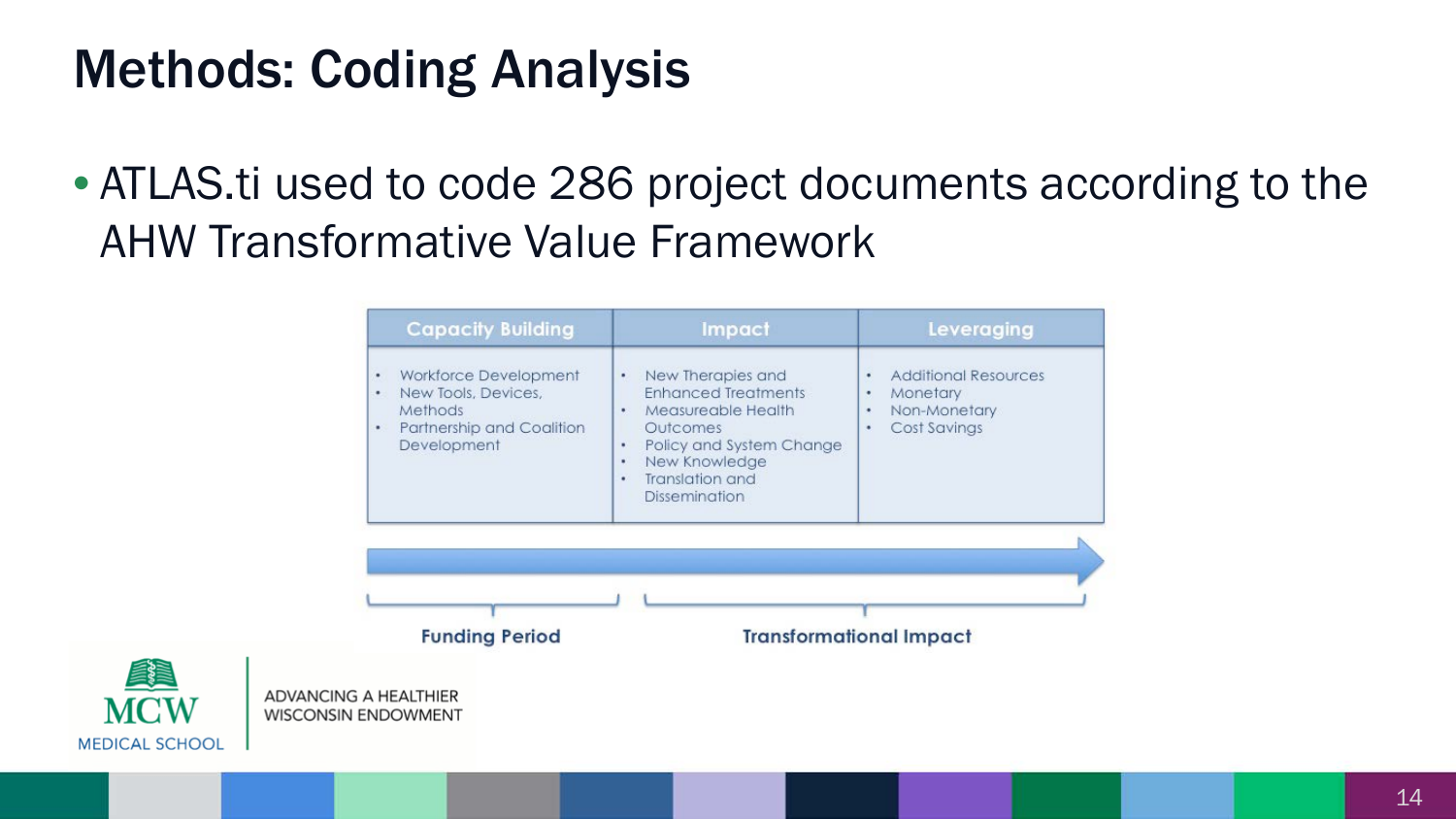## Methods: External Interview Framework Design and Thematic Analysis to Outline Interview Approach

• Documents created to guide completion of evaluation, reviewed, and approved by the IRB

| MCW<br><b>ADVANCING A HEALTHIER</b><br><b>WISCONSIN ENDOWMENT</b><br>MEDICAL SCHOOL                               | 農業<br><b>MCW</b><br>MEDICAL SCHOOL                                                                                                                                                                                                  | <b>ADVANCING A HEALTHIER</b><br><b>WISCONSIN ENDOWMENT</b>                                                                                                                                                                                                                                                                                                                                                                                                                                                                   | Aa<br><b>MCW</b><br>MEDICAL SCHOOL                                                                                                                                                                                                                                                                                                           | <b>ADVANCING A HEALTHIER</b><br><b>WISCONSIN ENDOWMENT</b>                                                                                                                                                                                                                                                                            |  |  |
|-------------------------------------------------------------------------------------------------------------------|-------------------------------------------------------------------------------------------------------------------------------------------------------------------------------------------------------------------------------------|------------------------------------------------------------------------------------------------------------------------------------------------------------------------------------------------------------------------------------------------------------------------------------------------------------------------------------------------------------------------------------------------------------------------------------------------------------------------------------------------------------------------------|----------------------------------------------------------------------------------------------------------------------------------------------------------------------------------------------------------------------------------------------------------------------------------------------------------------------------------------------|---------------------------------------------------------------------------------------------------------------------------------------------------------------------------------------------------------------------------------------------------------------------------------------------------------------------------------------|--|--|
| AHW Retrospective Analysis: Data Collection Form<br>lost lipotated: 11.10.14 by Jessica Okon, 7h0 Geokontimowads3 |                                                                                                                                                                                                                                     | AHW Refrospective Analysis: Letter to Interviewees<br>Last Updated: 10.05.16 by Jessico Obon. PhD (jeobon@mcw.edu)                                                                                                                                                                                                                                                                                                                                                                                                           | AHW Refrospective Analysis: Informational Lefter<br>Lost Updated: 10.06.16 by Jessica Obon, FAD (jeckon@now.edu)                                                                                                                                                                                                                             |                                                                                                                                                                                                                                                                                                                                       |  |  |
| Power file                                                                                                        | Dear the company of the company                                                                                                                                                                                                     |                                                                                                                                                                                                                                                                                                                                                                                                                                                                                                                              | $0 + \sigma$                                                                                                                                                                                                                                                                                                                                 |                                                                                                                                                                                                                                                                                                                                       |  |  |
| <b>Ringisse of Easegnan</b>                                                                                       |                                                                                                                                                                                                                                     | Since its establishment in 2004, the Advancing a healthler Waggnals Engovernment has peen committed.                                                                                                                                                                                                                                                                                                                                                                                                                         |                                                                                                                                                                                                                                                                                                                                              | That's you for your participation in the ferry-ear refracted/ine anarcia of Arch funded projects. The<br>purpose of this study is to investigate the haraformative, conective impact of the approximately \$200M invested                                                                                                             |  |  |
| Casachy suleing                                                                                                   |                                                                                                                                                                                                                                     | to improving the nearty of the people of syspanin, in this time, poproximately \$2000 has been invested in the<br>community. In research, and in equaction, However, to gate, no one has investigated me inansformative.<br>colactive impact of mase inverments. As a lindicate role recipient/participant/and of Arcs funding use                                                                                                                                                                                           | in community, research, and equication initiatives, Armough you will not get personal penetit from taking part in<br>this research study, your responses may neigh us understand more about the youse of investing in projects like<br>yours to improve nearm.                                                                               |                                                                                                                                                                                                                                                                                                                                       |  |  |
| <b>Population Served</b>                                                                                          | would like to docust the impact produced by the contract of the longest.                                                                                                                                                            |                                                                                                                                                                                                                                                                                                                                                                                                                                                                                                                              |                                                                                                                                                                                                                                                                                                                                              |                                                                                                                                                                                                                                                                                                                                       |  |  |
| Approximize is under of horizonans                                                                                | Jessico Cobr. Pr.D. a felow and instructor in the institute for mealth and basien; would like to schedule<br>approximately 30 minutes of your firms to explore the following questions:                                             |                                                                                                                                                                                                                                                                                                                                                                                                                                                                                                                              | this intenders will take approximately 30 minutes to complete. Your answers are important to us:<br>however, you hove a choice about whether or not to participate. If you choose to participate, you are free to<br>skip any questions or disconfinue the interview at any time. The interview will be recorded to allow for rapid          |                                                                                                                                                                                                                                                                                                                                       |  |  |
| standaree horest.                                                                                                 |                                                                                                                                                                                                                                     | . Cia Akii funding didia you to as sometring that you couldn't have gone coveries? How so?                                                                                                                                                                                                                                                                                                                                                                                                                                   |                                                                                                                                                                                                                                                                                                                                              | agro collection. This recording will be indirational within one week of the interview, stored on a password                                                                                                                                                                                                                           |  |  |
| vause of ridning                                                                                                  | benefiting toget?                                                                                                                                                                                                                   | . Who do you mink were the universe panaficialist of the work that you did one maintain are they                                                                                                                                                                                                                                                                                                                                                                                                                             |                                                                                                                                                                                                                                                                                                                                              | protected nard after and decribyed following competion of scholarly publication materials.                                                                                                                                                                                                                                            |  |  |
| IMBOUT                                                                                                            | . As you jook back on (REQUECT), what indicators would you look at to tell you that it was worth abing? If<br>the project is recent frome as - "five years from now, what would me indicators be mar (REO.807) was<br>worm goings") |                                                                                                                                                                                                                                                                                                                                                                                                                                                                                                                              | There are no rists to participating in this truck. Your responses in the interview are searc confidential to<br>the extent did-yed by the lost, titlen we will a door this study, your nome will not oppear or be used on<br>research documents or be used in presentations or outsidations, stillt the expection of Dr. Capit, the research |                                                                                                                                                                                                                                                                                                                                       |  |  |
| <b>Casum</b>                                                                                                      |                                                                                                                                                                                                                                     | . LOOKING BODE ON the gront materials and progress report, I notice (ANYTHING ON MATERIALS WIDER-<br>Fich huster who has been new really concerned to the<br>. What inquire he takes and anyone blues to the whole section as well takes to the<br>. It mere on unit on axis to exist the to communicate to with P<br>We have gated Dr. Oson to complete this important project in order to communicate the conficionals<br>and vaux of investing in community nearm improvement, research, and equipation. At your earliest |                                                                                                                                                                                                                                                                                                                                              | team all not enow that any information you provided came from you not even amenter you participated in<br><b>WA DUBA</b>                                                                                                                                                                                                              |  |  |
| Inoniem (buring the study)                                                                                        |                                                                                                                                                                                                                                     |                                                                                                                                                                                                                                                                                                                                                                                                                                                                                                                              |                                                                                                                                                                                                                                                                                                                                              | If you have questions about the study precedites free to ask, my contact information is given becau. If<br>you have questions about your rights as a research participant or want to report any problems or complaints.<br>you can oas ma hiadoo Colaga of Illioontin/Roadlam Abiphol Estadrom busiaer Advocate or (212) 255.<br>MAA. |  |  |
| MeduraTerm (mmediatery forgaing the (hydr).                                                                       |                                                                                                                                                                                                                                     |                                                                                                                                                                                                                                                                                                                                                                                                                                                                                                                              |                                                                                                                                                                                                                                                                                                                                              |                                                                                                                                                                                                                                                                                                                                       |  |  |
| Ling-Term (over a year ofter opnious) in of the study)                                                            | preferred method to get on your colendor.                                                                                                                                                                                           | convenience, pieces an Or. Ocon know if you would be qualidate for a dominute meeting, and the                                                                                                                                                                                                                                                                                                                                                                                                                               |                                                                                                                                                                                                                                                                                                                                              | thank you in advance for your assistance with the important project.                                                                                                                                                                                                                                                                  |  |  |
| Instancebox Level Changes that Documed at a Vetum                                                                 | Thank you in advance for neiging us compare this work.                                                                                                                                                                              |                                                                                                                                                                                                                                                                                                                                                                                                                                                                                                                              |                                                                                                                                                                                                                                                                                                                                              |                                                                                                                                                                                                                                                                                                                                       |  |  |
| Lévelophp                                                                                                         |                                                                                                                                                                                                                                     |                                                                                                                                                                                                                                                                                                                                                                                                                                                                                                                              | Jesina Oxen, Ind.                                                                                                                                                                                                                                                                                                                            | Charul Maurona, Inc.                                                                                                                                                                                                                                                                                                                  |  |  |
| Resources serenages                                                                                               | Jerrico Deon, BriD.                                                                                                                                                                                                                 | Cherul Maurona, BhD.                                                                                                                                                                                                                                                                                                                                                                                                                                                                                                         | <b><i>INSTRUCTOR PRODU</i></b><br><b>Joshura for Aadm and England</b>                                                                                                                                                                                                                                                                        | Vice President for Acodemic Outreach<br><b>Lanier Associate Caren and Director</b>                                                                                                                                                                                                                                                    |  |  |
|                                                                                                                   | <b>PITTUCTOS FESCA</b><br>institute for wearm and Society                                                                                                                                                                           | Vice institute for Academic Currench<br>Senior Associate Dean and Director                                                                                                                                                                                                                                                                                                                                                                                                                                                   | Medical College of misconsin                                                                                                                                                                                                                                                                                                                 | Advancing a realthler Waccram Brabement                                                                                                                                                                                                                                                                                               |  |  |
| <b>Autowstize Rhashined Manufactured</b>                                                                          | <b>Marine Colara of Wanners</b>                                                                                                                                                                                                     | Amonded a reprior piccosin incourrent                                                                                                                                                                                                                                                                                                                                                                                                                                                                                        | DOMESTIC: N                                                                                                                                                                                                                                                                                                                                  | <b>Poletor of Roquistion Hearth</b>                                                                                                                                                                                                                                                                                                   |  |  |
|                                                                                                                   | (414) PES-BESE<br>300008701306                                                                                                                                                                                                      | Professor of Population Health<br>school of Medicine                                                                                                                                                                                                                                                                                                                                                                                                                                                                         | ACCORDOANS                                                                                                                                                                                                                                                                                                                                   | school of Medicine<br>Medical College of Wilconsin                                                                                                                                                                                                                                                                                    |  |  |
|                                                                                                                   |                                                                                                                                                                                                                                     | <b>Uages: Colege of Illsconshi</b>                                                                                                                                                                                                                                                                                                                                                                                                                                                                                           |                                                                                                                                                                                                                                                                                                                                              |                                                                                                                                                                                                                                                                                                                                       |  |  |

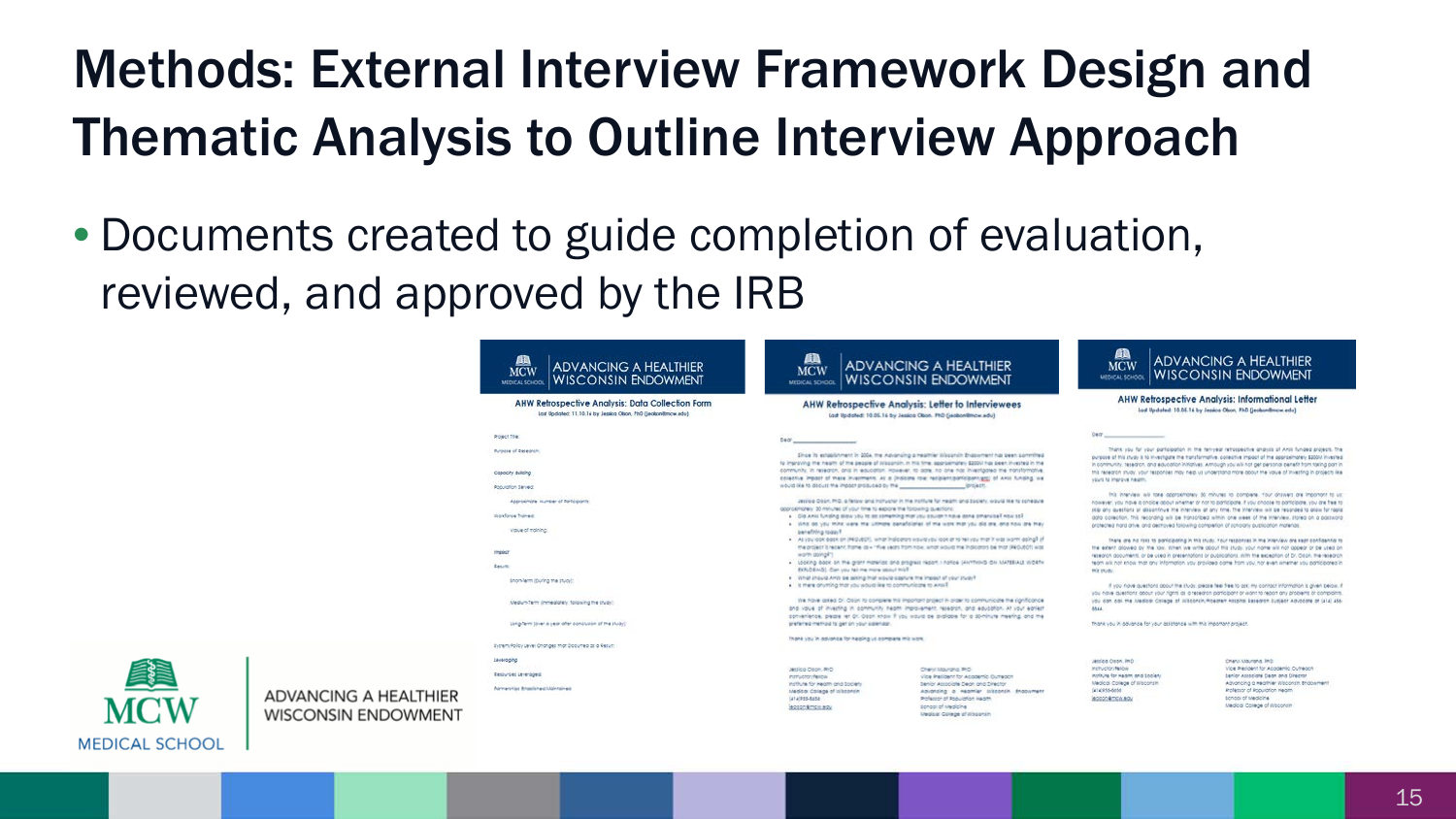### Results: Transformative Value Framework Coding

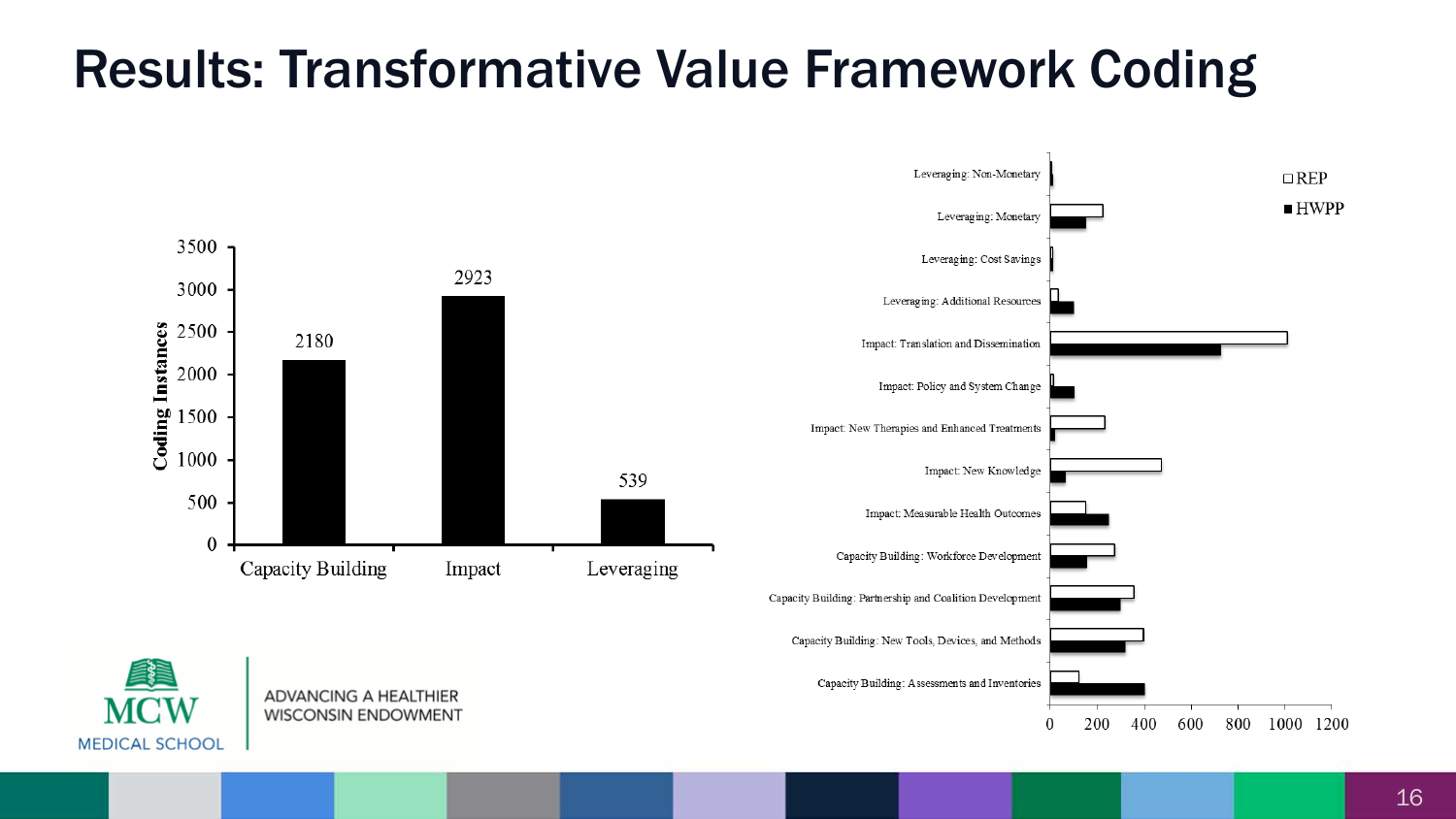### Results: Calculation of Amount Invested

- Incomplete source in the Progress Reports – Query from databases would be needed
	- Cohort pulled had \$35,985,547 invested from HWPP and \$23,796,168 from REP

|   | u<br>۸ | Name                                    | Type | Quotations           | Comment                  |
|---|--------|-----------------------------------------|------|----------------------|--------------------------|
| b | 192    | Development and Evaluation of a Stud    | Text | 23                   | Investment: \$300,000    |
| b | 193    | Development of a Center for Science     | Text | 25                   | Investment: \$360,000    |
| B | 194    | Development of a Voxel-Wise Databas     | Text | 5                    |                          |
| B | 195    | Development of Selective Estrogen Re    | Text | $\mathbf{1}$         |                          |
| b | 196    | Dynamic Imaging of Embryonic Stem       | Text | 15                   | Investment: \$150,000    |
| ħ | 197    | Empirical Ethics Group Roberts, L 201   | Text | 79                   | Investment: \$330,663,56 |
| b | 198    | Enhancement of a Research and Trans     | Text | 58                   | Investment: \$1,000,000  |
| B | 199    | Establishment of a Neuroscience Rese    | Text | 21                   |                          |
| b | 200    | Expression and Function of SmgGDS i     | Text | 28                   | Investment: \$150,000    |
| B | 201    | fMRI Abnormalities in Geriatric Depres  | Text | 8                    |                          |
| b | 202    | Forward Genetic Analysis of Glaucom     | Text | $\overline{2}$       | Investment: \$75,000     |
| b | 203    | Funds to support 0.5 FTE Partnership    | Text | $\overline{2}$       |                          |
| B | 204    | GABAergic Inhibition and Cocaine Add    | Text | $\overline{7}$       |                          |
| b | 205    | Gene Expression in HS Rats to Identif   | Text | 14<br>$\blacksquare$ |                          |
| b | 206    | Genetic Determinants of Susceptibility  | Text | 10                   | Investment: \$249,000    |
| b | 207    | Genetic Screen for HIV Restriction Fac  | Text | 15                   | Investment: \$126.970    |
| b | 208    | Growth Control in the Zebrafish Intesti | Text | 14                   | Investment: \$150,000    |
| b | 209    | Healthy Wisconsin Leadership Institut   | Text | 27                   |                          |
| b | 210    | Hemoglobin, Haptoglobin and Sickle      | Text | 16                   | Investment: \$150,000    |
| b | 211    | HIGH-THROUGHPUT CRYSTALLIZATI           | Text | 30                   | Investment: \$225,000    |
| b | 212    | Human ES Cell Laboratory Duncan, S      | Text | 10                   | Investment: \$162,000    |
| r | 213    | Hydrogen Sulfide as a Putative Transm   | Text | 17                   | Investment: \$148,675    |

Figure 5: Snapshot of Coding Analysis

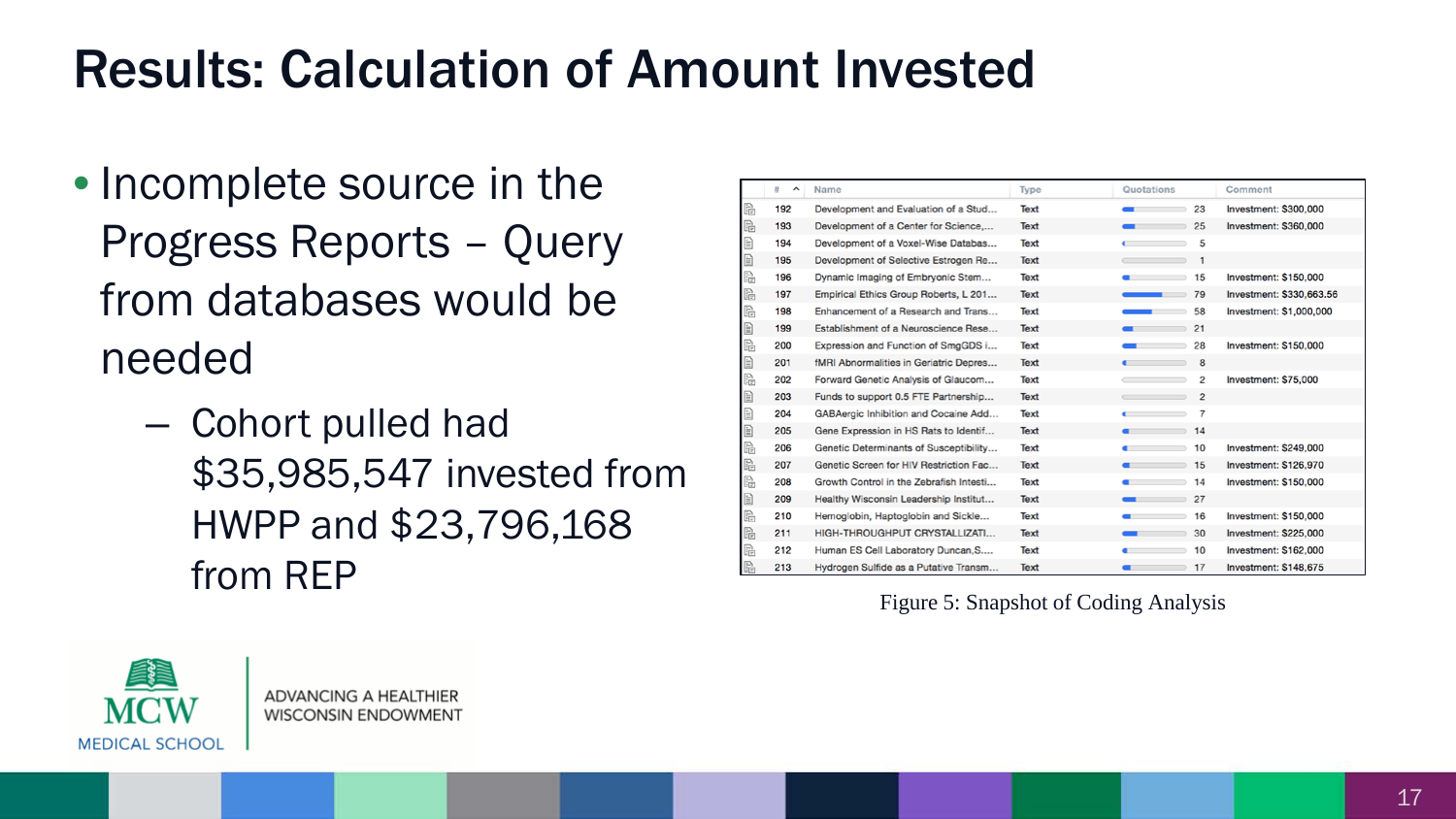#### Results: AHW Interview and Transformative Value Calculation Framework What was the Amount of the



Figure 6: Interview Framework



Figure 7: Transformative Value Calculation Framework

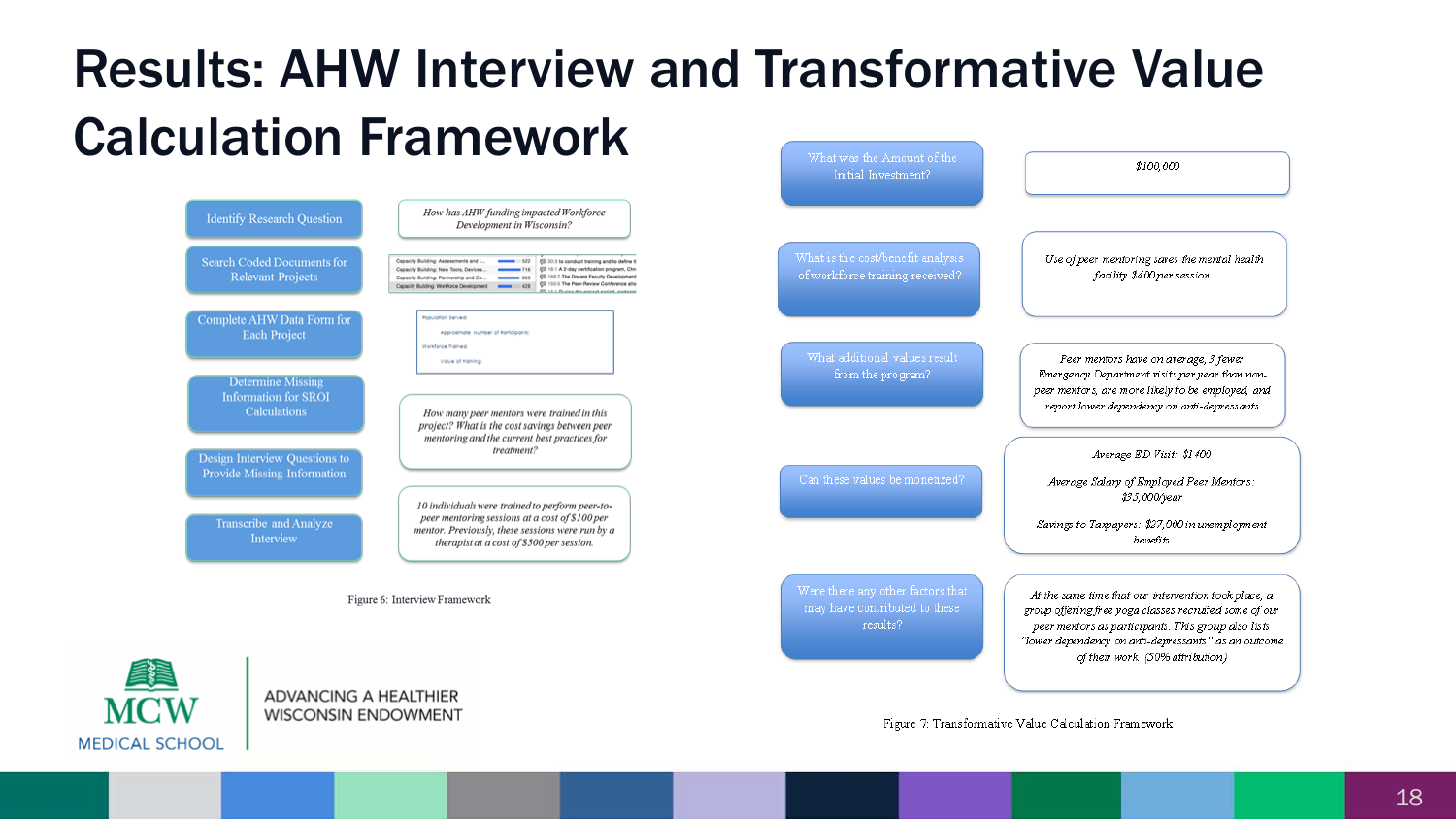### Results: Complete Transformative Value Protocol



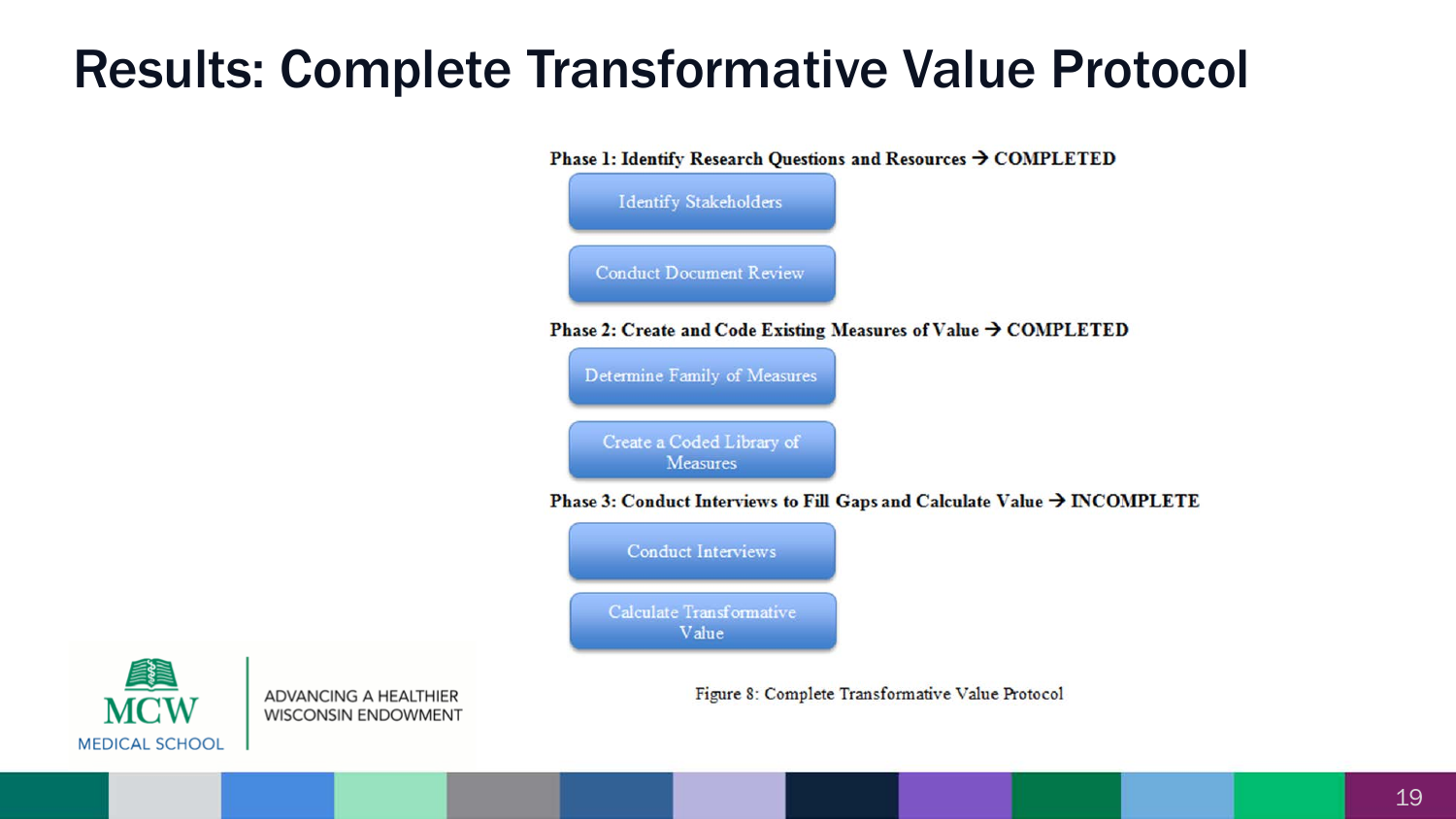# **Discussion**

- CDC Evaluation Framework highlighted the importance of carefully defining stakeholders to inform the metrics of evaluation.
- Social Return on Investment models consulted to produce a Transformative Value Framework.
- Coded library compiled for 286 projects.
- Protocol created and IRB approved for Interviews and Transformative Value calculations.
- Complete SROI protocol Outlined.

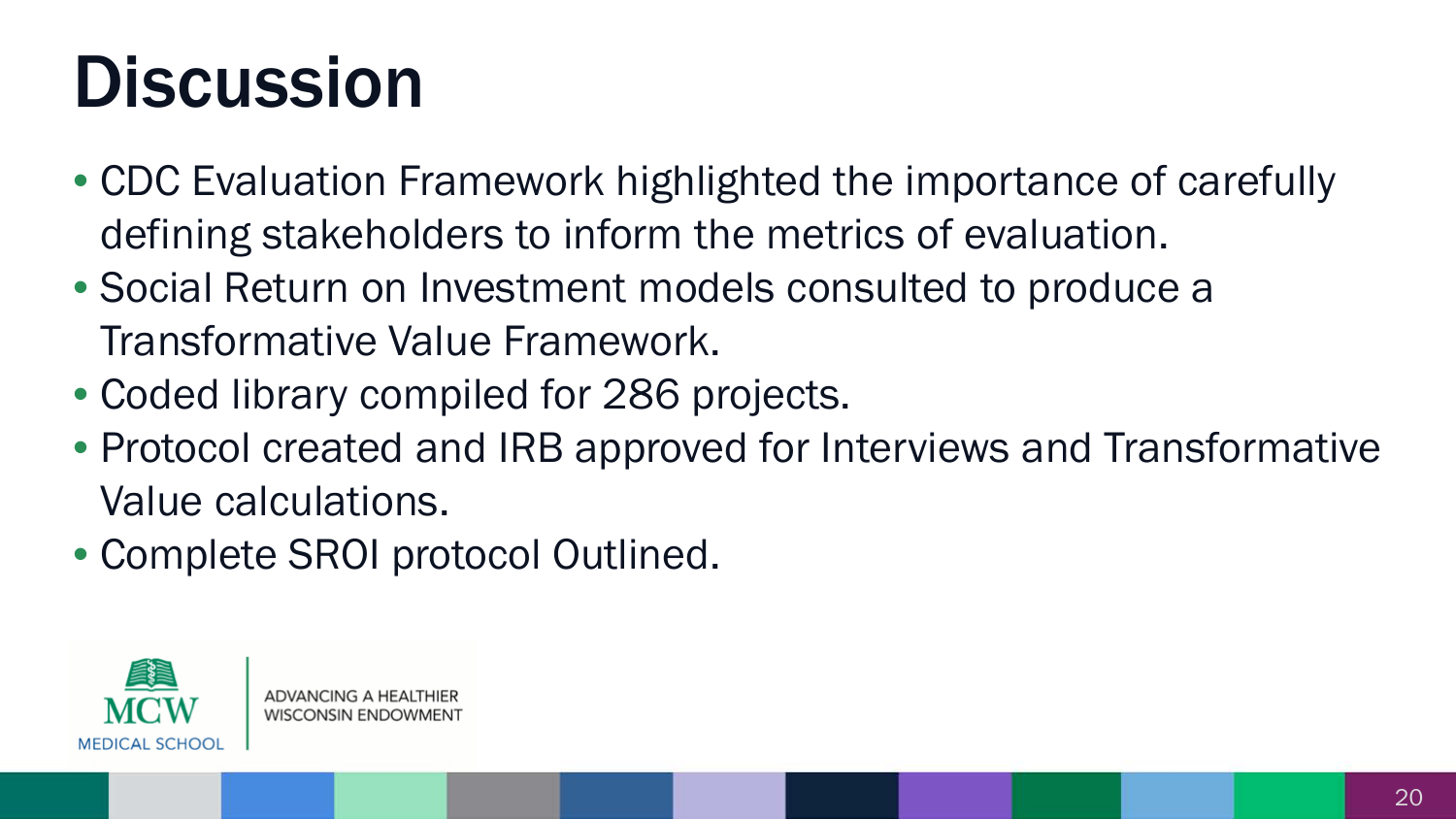# Limitations

- Previously collected data used to answer questions in a retrospective analysis. Data was not collected with the intent of informing a calculation of Transformative Value.
	- Challenge to find truly transformative metrics between funded projects
	- Projects do not contain uniform benchmarks or prospective goals to determine value
	- Calculations need to be made that emerged from funding, rather than calculated from planned outcomes
- Attribution and Contribution analysis will need to be conducted after this protocol to determine the AHW's impact on investments made by multiple funders.

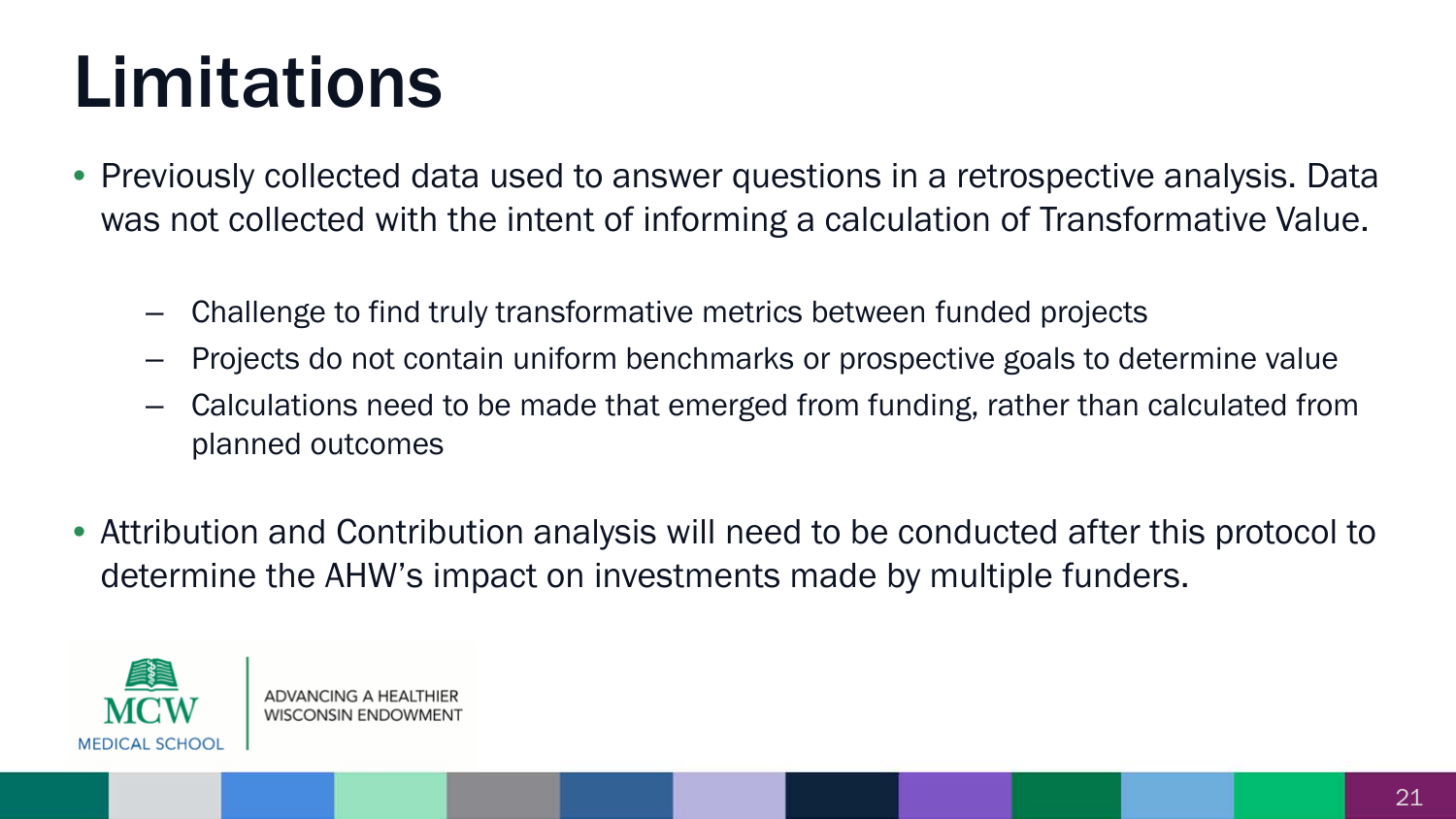# **Conclusions**

- A protocol has been created that demonstrates the lasting impact of investing in research, education, and community initiatives.
- Tools have been created that may be used to communicate Transformative Value both within the Endowment and other grant making organizations.
- Successful completion of the Transformative Value Framework can be used to inform modifications that will insure improved investment practices in the future.